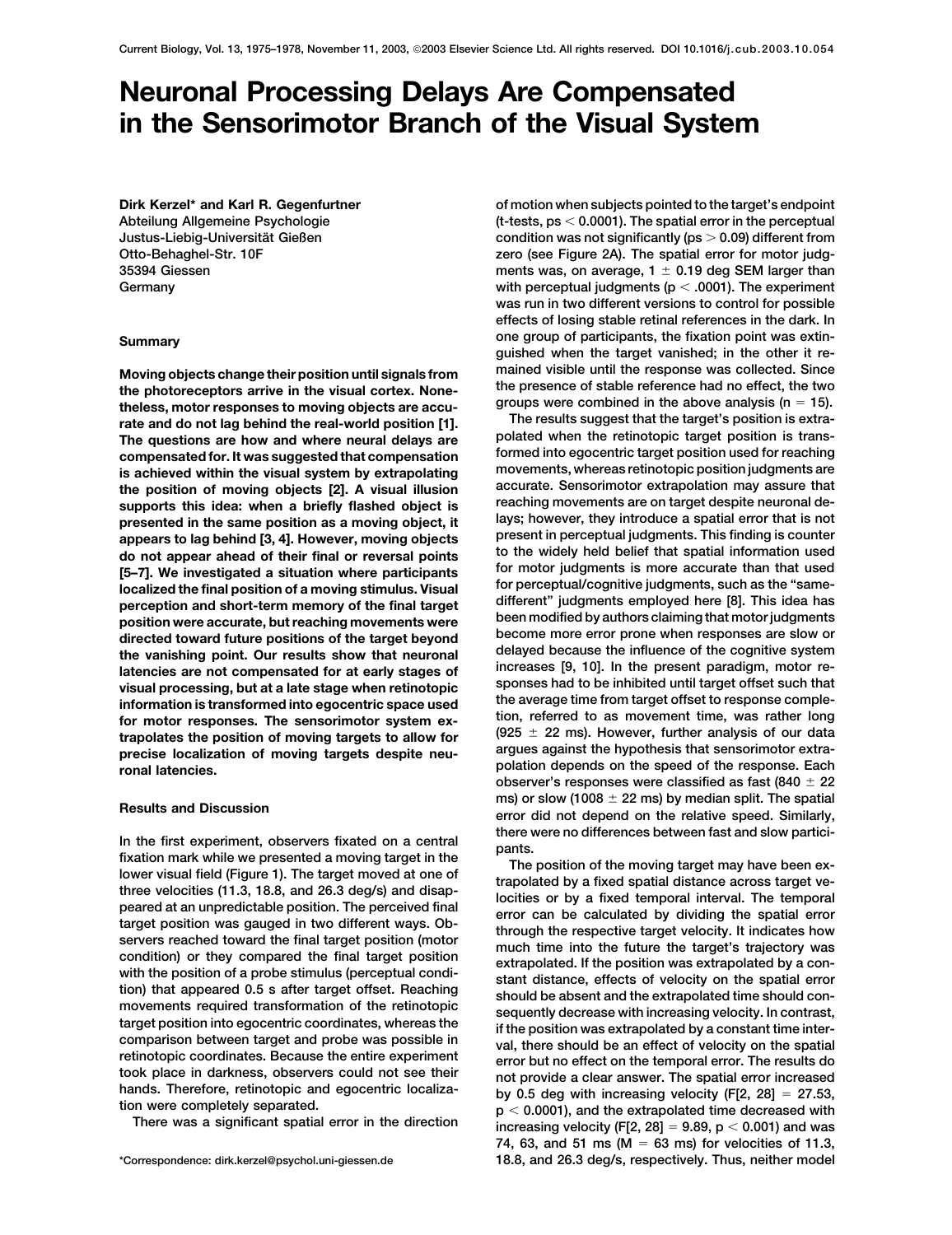

**Figure 1. Schematic Drawing of the Experimental Procedure In experiment 1, observers fixated on a central fixation mark while a target moved in the lower visual field and disappeared at an unpredictable position. In the motor task, observers reached toward the final target position. The deviation of the endpoint from the true final target position was recorded. In the perceptual task, a probe appeared and observers judged whether the probe was in the same or in a different position with respect to the final target position.**

**faster responses to faster target speeds. As shown in** of motion. There was an increase of the spatial error with velocity,<br>Figure 2B, movement time decreased (FI2, 26] = 10.83 but this increase fell short of the increase **Figure 2B, movement time decreased (F[2, 26] = 10.83,** but this increase fell short of the increase expected if the target<br>position was extrapolated by a constant time interval (dotted line).  $p < .0005$ ) at a similar rate as the extrapolated time,<br>which may favor the hypothesis of constant temporal<br>extrapolation.<br>extrapolation.<br>time that would compensate for the deviations of the satial error

**These results raise the question of whether retinal from constant extrapolation time. target motion is really necessary for sensorimotor extrapolation. To this end, we asked observers to fixate on a target that was surrounded by a large frame. In The temporal error is implausibly large, which supports one condition, the target moved while the frame was the hypothesis of constant distance extrapolation. The stationary (real motion). In the other condition, the target sensorimotor system may extrapolate a distance on the was stationary, and the frame moved (induced motion). order of 1 deg of visual angle. Another possibility is that In complete darkness, the moving frame is incorrectly interactions between (illusory) eye movement signals perceived as stationary, whereas the stationary target and manual responses magnified extrapolation. Note appears to move in a direction opposite to frame motion. that in contrast to peripheral target presentation, ob-Bridgeman et al. argued that induced motion deceives servers pursued the real motion of the target or had the the perceptual/cognitive system, but not the motor sys- illusory impression of doing so [14]. tem [11]. Even though this view has been criticized [1], In this experiment, we imposed a time limit in the** there is an ongoing debate about whether the motor motor condition, resulting in movement times of 976  $\pm$ **system is susceptible to illusory spatial information [10, 34 deg and prolonged the time interval between target 12, 13]. Here, we investigated whether motion signals offset and probe onset in the perceptual condition to 1 s. arising from the combination of contextual cues in the Thus, the delays in the perceptual and motor conditions absence of low-level motion in V1 is sufficient to elicit were approximately matched. In another group of parti-**

**with motor than with perceptual judgments (ps 0.001). 114 ms, while the time interval in the perceptual condi-Subjects do indeed extrapolate the illusory motion of a tion was 0.5 s. Thus, the temporal delays in the percepstationary target in reaching movements. Because the tual and motor tasks were approximately matched in spatial error in the real-motion condition was also the former condition and differed grossly in the latter slightly different from zero with perceptual judgments condition. However, the results did not differ between (see below), the net sensorimotor extrapolation was cal- the matched (reported in the text and Figure 3A) and culated by subtracting perceptual from motor error. The unmatched (shown in Figure 3B) conditions, indicating net sensorimotor extrapolation with real motion was that memory does not play a role for our results. 0.78 0.13 deg corresponding to a temporal error of With induced motion, the difference between percep-557 ms with respect to the peak velocity of 1.4 deg/s. tual and motor judgments may be attributed to sensori-**



**Figure 2. Results of the First Experiment**

**Error bars indicate the between-subjects standard error of the mean.** is fully supported by the data. However, it is interesting<br>to note that the reduced temporal extrapolation with<br>increasing velocity may have been compensated for by<br>ing movements showed substantial displacement in the dire ing movements showed substantial displacement in the direction time that would compensate for the deviations of the spatial error

**sensorimotor extrapolation. cipants, observers responded at leisure in the motor The spatial error in the direction of motion was larger condition, which prolonged movement time to 1562**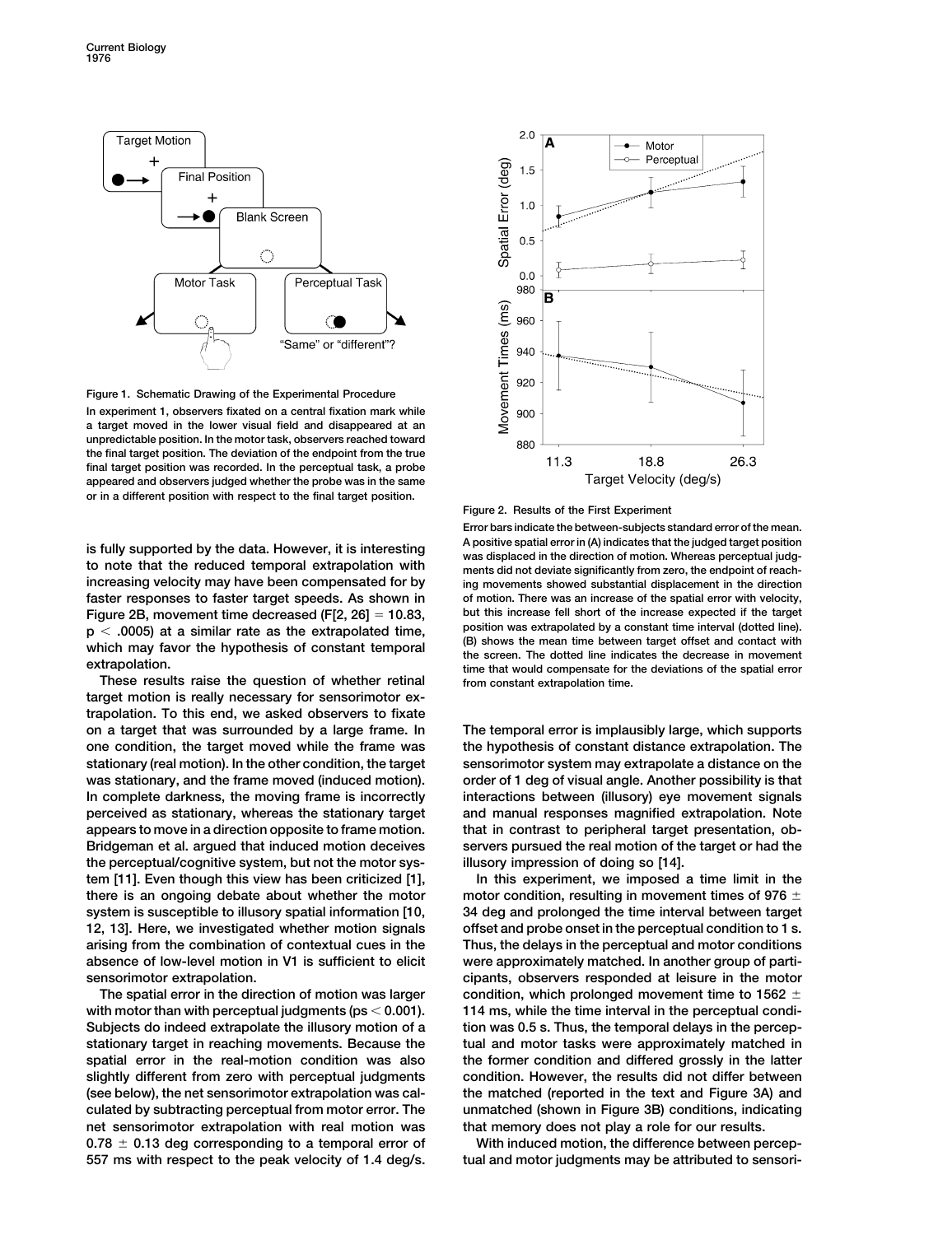

In the second experiment, the spatial error with motor judgments<br>was significantly larger than with perceptual judgments. Both in-<br>duced motion and real motion produced sensorimotor extrapola-<br>tion. With real motion, the n **perceptual and motor judgments. With induced motion, the differ- cies for moving objects [6, 17], only alleviate the problem ence between perceptual and motor judgment reflects both sensori- but do not solve it. Further, we show that sensorimotor motor extrapolation and an illusory shift of the target position. Re- extrapolation occurs at late stages in motion processing** sults were not affected by whether the delay between target offset<br>and response completion/probe onset were matched (A) or not

undergoing induced motion are not, or are only slightly,<br>
able bighly adaptive [18, 19] such that the sensorimotor<br>
one possibility is to attribute the complete spatial error<br>
one possibility is to attribute the complete s **(p 0.0005), but only 20%–27% of the average illusory Experimental Procedures motion path of 3 deg. Thus, motor judgments were clearly affected by induced motion, but in agreement The stimuli were presented on a 21 in CRT display (ELO Touchsyswith previous studies, they were not completely misled. tems, Fremont, California, USA) with a refresh rate of 100 Hz and a** In contrast, retinotopic position judgments were not af-<br>fected at all by induced motion. Again, this shows that<br>the sensorimotor system is not always immune to illu-<br>the sensorimotor system is not always immune to illu-<br> **sions compared to cognitive/perceptual judgments. that the edges of the display became faintly visible only after about Quite the opposite was true: reaching endpoints showed 20 min in the dark. To prevent complete dark adaptation, the experilarger deviations from the true target position. With in- ment was run in short blocks of 10–15 min. All stimuli were dark**

**In contrast to experiment 1, perceptual judgments Observers triggered stimulus and motion onset by pressing a were displaced in the direction of motion with real mo- key about 20 cm from the touch screen. In the motor condition, deg when the probe stimulus appeared. In the motor condition, a probe stimulus appeared 0.5 or 1 s after target offset and condition, it was 0.47 0.04 deg when the finger made remained visible until a response was emitted. The probe positions**

**contact with the screen. The localization error after oculomotor overshoot in the direction of motion has long been known and may be attributed to visible persistence [15] or a failure to match retinal and extraretinal signals [16].**

# **Conclusions**

**In sum, we show that the sensorimotor system extrapolates the position of moving objects into the future, whereas the perceptual/cognitive system represents the target position accurately. Sensorimotor extrapolation may compensate for neuronal delays and assures that goal-directed movements are accurate. This proposal differs significantly from previous accounts in that we do not believe that early visual processes solve the prob-**<br>*Figure 3.* **Results of the Second Experiment<br>In the second experiment, the spatial error with motor judgments<br><b>of target motion offers a plausible solution** it **and response completion/probe onset were matched (A) or not arises from the combination of target and context ele- matched (B). ments in the absence of retinal motion. We suggest that the problem of neuronal delays is solved when retino**motor extrapolation or an illusory position shift. Previous<br>representation of space. This transformation may be<br>reports indicated that reaching movements to targets<br>undergoing induced motion are not, or are only slightly,<br>

gray (0.18 cd/m<sup>2</sup>). Observers' head position was stabilized with a duced motion, the error may be the combined product<br>of induced position shifts in egocentric space and sen-<br>sorimotor extrapolation of target position.<br>Neth a head-mounted, video-based eye tracker (EyeLink II, SR-<br>Research

**participants were instructed to keep the home key depressed until**<br>the target with a gain of 0.78 + 0.02 deg and continued target offset. Then, they pointed toward the final target position as the target with a gain of  $0.78 \pm 0.02$  deg and continued<br>to move after target offset (overshoot). In the perceptual<br>condition, the oculomotor overshoot was  $0.37 \pm 0.04$ <br>was larger than 1.3 s, an error message appeared.